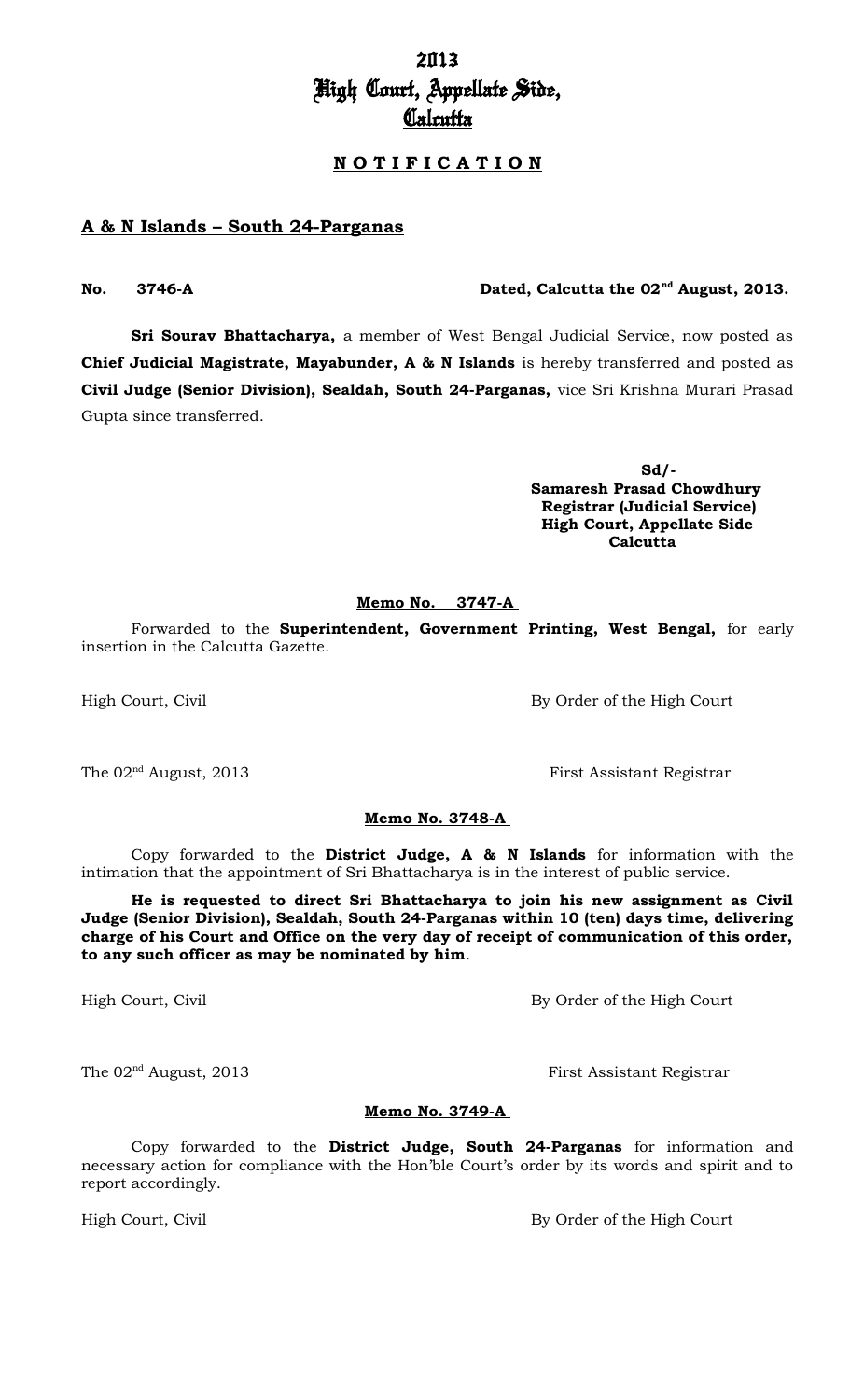# 2013 High Court, Appellate Side,

# <u>Calcutta</u>

## **N O T I F I C A T I O N**

#### **Paschim Medinipur – A & N Islands**

**No. 3750-A Dated, Calcutta the 02nd August, 2013.**

In exercise of the powers vested in the High Court by Sub-Section (2) of Section 11 of the Code of Criminal Procedure, 1973, **Sri Priyajit Chatterjee,** a member of West Bengal Judicial Service, now posted as **Additional Chief Judicial Magistrate, Jhargram, Paschim Medinipur** is hereby appointed on transfer to be the **Judicial Magistrate of the First Class, Mayabunder, A & N Islands** which is defined to be the local area within which he shall ordinarily exercise his powers under the Code of Criminal Procedure, 1973 vice Sri Sourav Bhattacharya since transferred.

**This has reference to Court's Notification No. 3754-A dated 02.08.2013.**

**Sd/- Samaresh Prasad Chowdhury Registrar (Judicial Service) High Court, A.S., Calcutta**

 **Memo No. 3751-A**

Forwarded to the **Superintendent, Government Printing, West Bengal,** for early insertion in the Calcutta Gazette.

High Court, Civil By Order of the High Court

The  $02<sup>nd</sup>$  August, 2013 First Assistant Registrar

#### **Memo No. 3752-A**

Copy forwarded to the **District Judge, Paschim Medinipur** for information with the intimation that the appointment of Sri Chatterjee is in the interest of public service.

High Court, Civil By Order of the High Court

The  $02<sup>nd</sup>$  August, 2013 First Assistant Registrar

#### **Memo No. 3753-A**

Copy forwarded to the **District Judge, A & N Islands for** information and necessary action and compliance with the Hon'ble Court's order by its words and spirit and to report accordingly.

High Court, Civil By Order of the High Court

The  $02<sup>nd</sup>$  August, 2013 First Assistant Registrar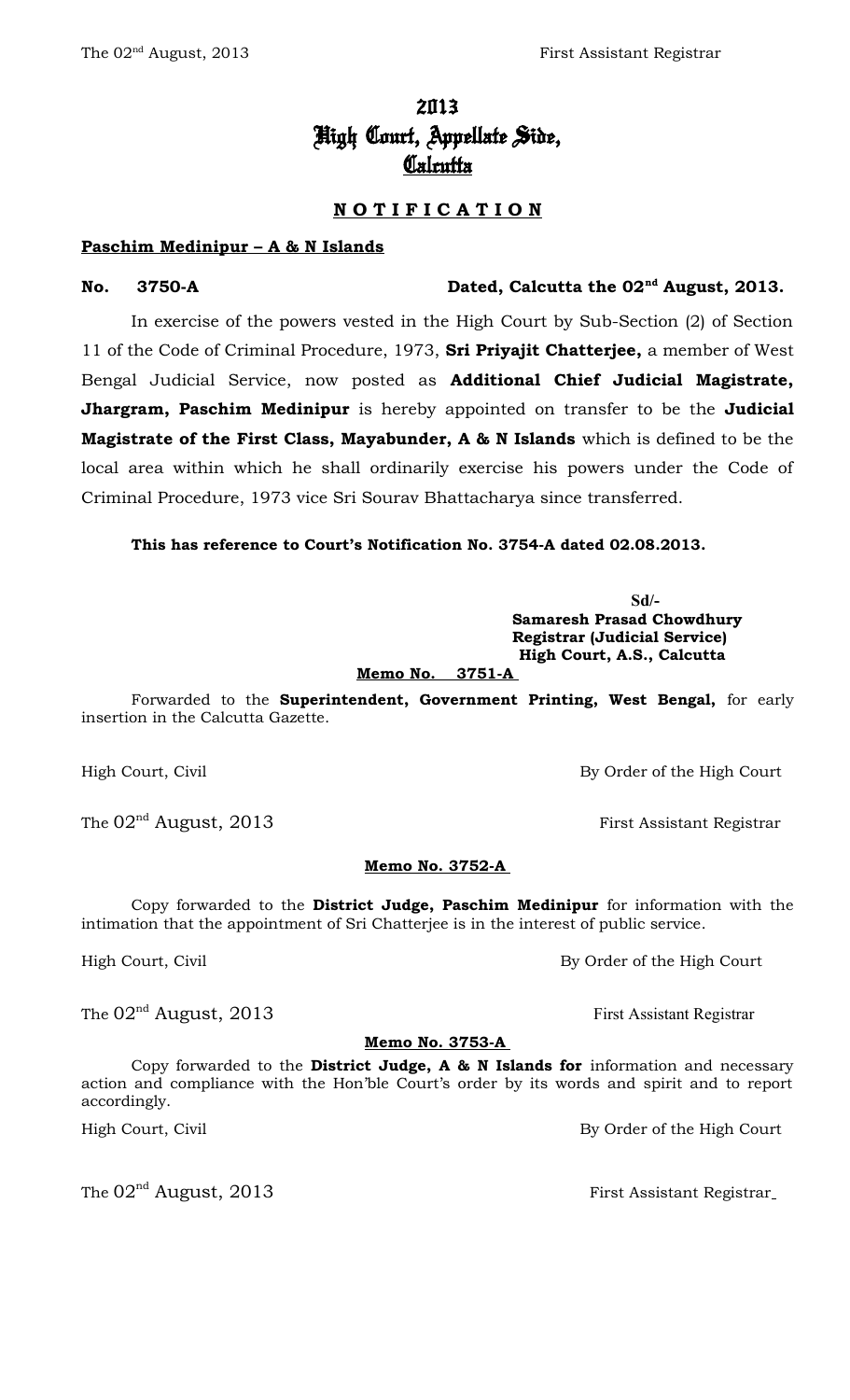# 2013 High Court, Appellate Side, **Calcutta N O T I F I C A T I O N**

#### **Paschim Medinipur – A & N Islands**

#### **No. 3754 - A Dated, Calcutta the 02nd August, 2013**

In exercise of the powers vested in the High Court by Sub-Section (1) of Section 12 of the Code of Criminal Procedure, 1973, **Sri Priyajit Chatterjee, Judicial Magistrate of the First Class, Mayabunder, A & N Islands** is hereby appointed/posted to be the **Chief Judicial Magistrate, Mayabunder, A & N Islands** which is defined to be the local area within which he shall ordinarily exercise his power under the Code of Criminal Procedure, 1973 vice Sri Sourav Bhattacharya since transferred.

**This has reference to Court's Notification No. 3750-A dated 02.08.2013.**

 **Sd/- Samaresh Prasad Chowdhury Registrar (Judicial Service) High Court, A.S., Calcutta**

#### **Memo No. 3755 - A**

Forwarded to the **Superintendent, Government Printing, West Bengal,** for early insertion in the Calcutta Gazette.

High Court, Civil By Order of the High Court

The  $02^{\text{nd}}$  August,  $2013$  First Assistant Registrar

#### **Memo No. 3756-A**

Copy forwarded to the **District Judge, Paschim Medinipur** for information with the intimation that the appointment of Sri Chatterjee is in the interest of public service.

**He is requested to direct Sri Chatterjee to join his new assignment as Chief Judicial Magistrate, Mayabunder, A & N Islands within 10 (ten) days time, delivering charge of his Court and Office on the very day of receipt of communication of this order, to such officer as may be nominated by him.**

High Court, Civil By Order of the High Court

The  $02^{\text{nd}}$  August, 2013 **First Assistant Registrar** 

Copy forwarded to the **District Judge, A & N Islands for** information and necessary action and compliance with the Hon'ble Court's order by its words and spirit and to report accordingly.

The  $02<sup>nd</sup>$  August, 2013 First Assistant Registrar

# **Memo No. 3757-A**

High Court, Civil **By Order of the High Court**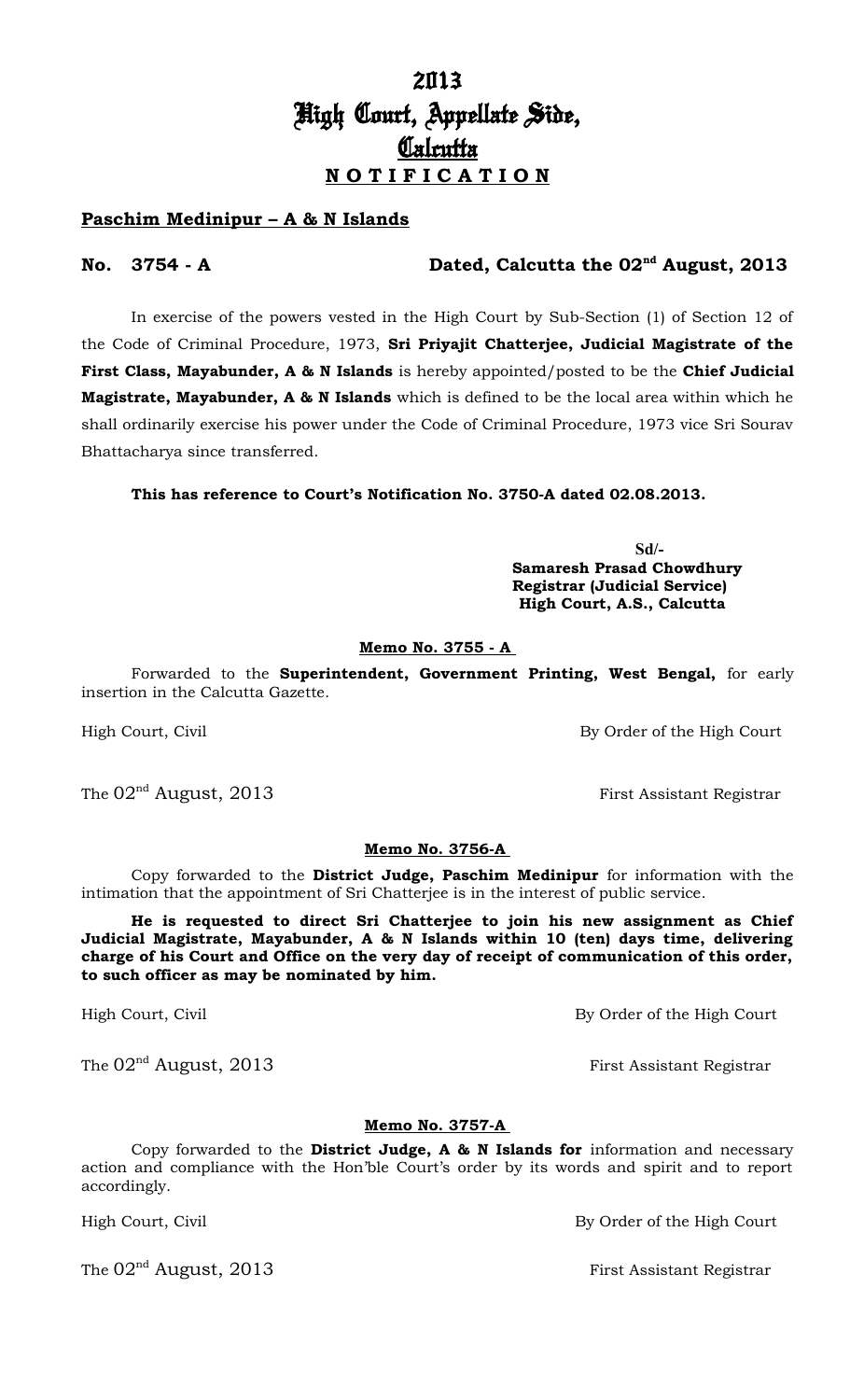## 2013 High Court, Appellate Side, **Calcutta**

## **N O T I F I C A T I O N**

#### **South 24-Parganas – Paschim Medinipur**

#### **No. 3758-A Dated, Calcutta the 02nd August, 2013.**

In exercise of the powers vested in the High Court by Sub-Section (2) of Section 11 of the Code of Criminal Procedure, 1973, **Sri Krishna Murari Prasad Gupta,** a member of West Bengal Judicial Service, now posted as **Civil Judge (Senior Division), Sealdah, South 24-Parganas** is hereby appointed on transfer to be the **Judicial Magistrate of the First Class, Jhargram, Paschim Medinipur** which is defined to be the local area within which he shall ordinarily exercise his power under the Code of Criminal Procedure, 1973 vice Sri Priyajit Chatterjee since transferred.

**This has reference to Court's Notification No. 3762–A dated 02.08.2013.**

**Sd/- Samaresh Prasad Chowdhury Registrar (Judicial Service) High Court, A.S., Calcutta**

#### **Memo No. 3759-A**

Forwarded to the **Superintendent, Government Printing, West Bengal,** for early insertion in the Calcutta Gazette.

High Court, Civil By Order of the High Court

#### **Memo No. 3760-A**

Copy forwarded to the **District Judge, South 24-Parganas** for information with the intimation that the appointment of Sri Gupta is in the interest of public service.

High Court, Civil By Order of the High Court

#### **Memo No. 3761-A**

Copy forwarded to the **District Judge, Paschim Medinipur** for information and necessary action and compliance with the Hon'ble Court's order by its words and spirit and to report accordingly.

The 02<sup>nd</sup> August, 2013 **First Assistant Registrar** 

The  $02^{\text{nd}}$  August,  $2013$  First Assistant Registrar

The  $02<sup>nd</sup>$  August,  $2013$  First Assistant Registrar

High Court, Civil By Order of the High Court